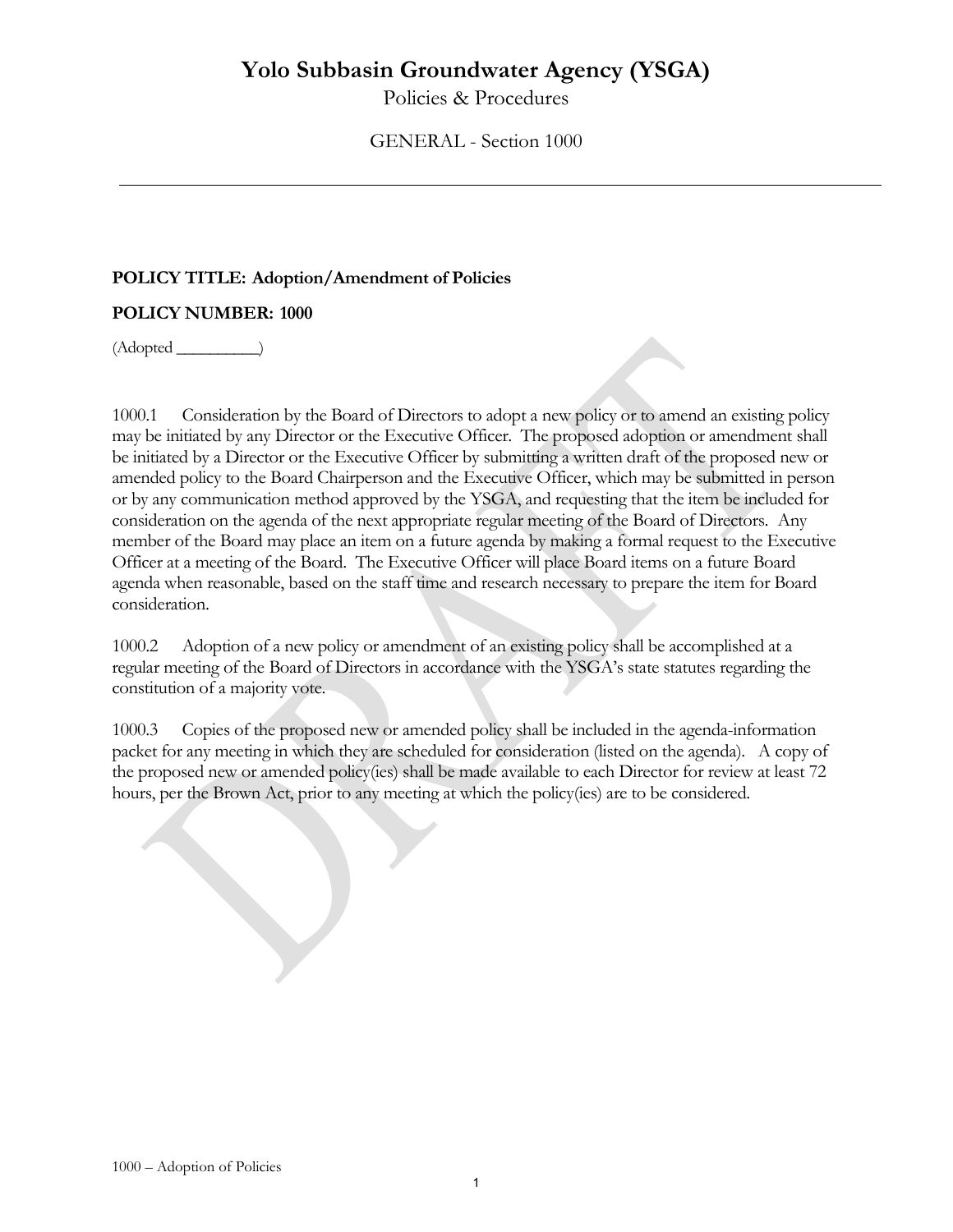Policies & Procedures

# ADMINISTRATION - Section 2000 2100 - Financial Management

# **POLICY TITLE: Asset Protection and Fraud in the Workplace**

### **POLICY NUMBER: 2105**

 $(Adopted \_)$ 

2105.1 Purpose and Scope: To establish policy and procedures for clarifying acts that are considered to be fraudulent, describing the steps to be taken when fraud or other dishonest activities are suspected, and providing procedures to follow in accounting for missing funds, restitution and recoveries.

2105.2 The Yolo Subbasin Groundwater Agency (YSGA) is committed to protecting its assets against the risk of loss or misuse. Accordingly, it is the policy of the YSGA to identify and promptly investigate any possibility of fraudulent or related dishonest activities against the YSGA and, when appropriate, to pursue available legal remedies.

### 2105.3 Definitions:

- a) Fraud Fraud and other similar irregularities include, but are not limited to:
	- 1) Claim for reimbursement of expenses that are not job-related or authorized by YSGA policy;
	- 2) Forgery, falsification, or unauthorized alteration of documents or records (including but not limited to checks, promissory notes, time sheets, independent contractor agreements, purchase orders, budgets, etc.);
	- 3) Misappropriation of YSGA assets (including but not limited to funds, securities, supplies, furniture, equipment, etc.);
	- 4) Inappropriate use of YSGA resources (including but not limited to labor, time, and materials);
	- 5) Improprieties in the handling or reporting of money or financial transactions;
	- 6) Authorizing or receiving payment for goods not received or services not performed;
	- 7) Computer-related activity involving unauthorized alteration, destruction, forgery, or manipulation of data or misappropriation of YSGA-owned or –licensed software;
	- 8) Misrepresentation of information;
	- 9) Theft of equipment or other goods;
	- 10) Any apparent violation of federal, state, or local laws related to dishonest activities or fraud;
	- 11) Seeking or accepting anything of material value from those doing business with the YSGA including vendors, consultants, contractors, lessees, applicants, and grantees. Materiality is determined by the YSGA Conflict of Interest Code which incorporates the Fair Political Practices Commission's regulations;
	- 12) Any other conduct, actions or activities treated as fraud or misappropriation under any federal or state law, rule or regulation.
- b) Employee In this context, "employee" refers to any individual or group of individuals who receive compensation, either full- or part-time, including members of the Board of Directors, from the YSGA. The term also includes any volunteer who provides services to the YSGA through an authorized arrangement with the YSGA.
- c) Management In this context, "management" refers to any manager, supervisor, or other individual who manages or supervises YSGA's resources or assets.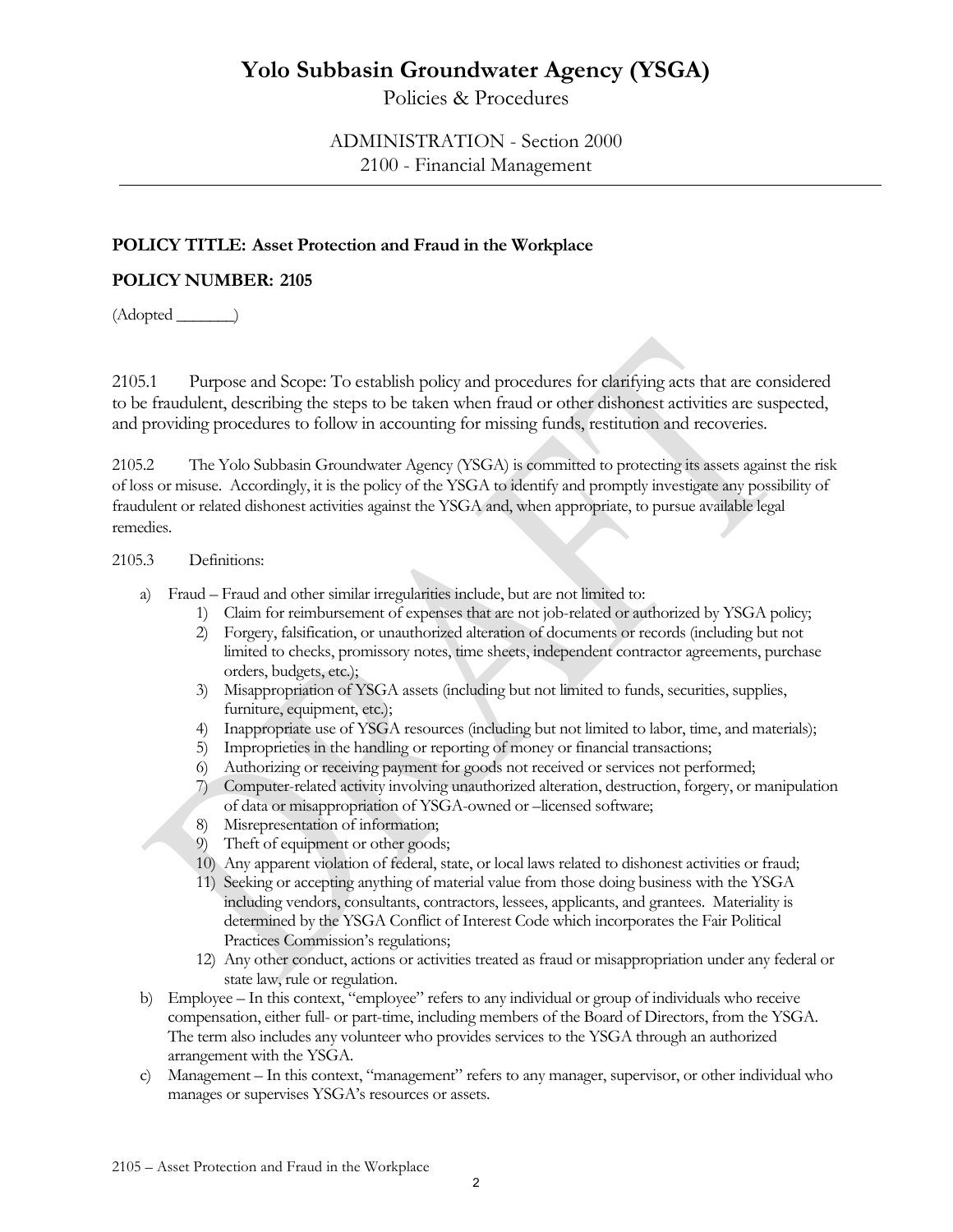Policies & Procedures

ADMINISTRATION - Section 2000 2100 - Financial Management

- d) Internal Audit Committee In this context, if the claim of fraud involves anyone other than the YSGA's Executive Officer, the Internal Audit Committee shall consist of the Executive Officer, the YSGA's Legal Counsel and any other persons appointed to the Internal Audit Committee by the Executive Officer. If the claim of fraud involves the YSGA's Executive Officer, the Internal Audit Committee shall consist of the Chair of the Board of Directors, Legal Counsel and those persons appointed to the Internal Audit Committee by the Chair of the Board. Nothing contained in this policy shall be construed as requiring the Executive Officer or the Chair of the Board to appoint other persons to the Internal Audit Committee. Individuals appointed to the Internal Audit Committee by the Executive Officer or the Chair of the Board other than the YSGA's Legal Counsel shall serve at the pleasure of the Executive Officer or the Chair of the Board.
- e) External Auditor In this context, "External Auditor" refers to independent audit professionals appointed by the YSGA's Board of Directors to perform annual audits of the YSGA's financial statements

2105.4 It is the YSGA's intent to fully investigate any suspected acts of fraud, misappropriation, or other similar irregularity. An objective and impartial investigation will be conducted regardless of the position, title, and length of service or relationship with the YSGA of any party who might be or become involved in or become the subject of such investigation. An employee being investigated for fraud may request representation by a representative of any recognized bargaining unit that represents the employee.

2105.5 For claims of fraud not involving the Executive Officer, the Executive Officer or an Internal Audit Committee appointed by the Executive Officer shall have primary responsibility for investigation of activity covered by this policy. For claims of fraud involving the Executive Officer, the Chair of the Board or an Internal Audit Committee appointed by the Chair shall have primary responsibility for investigation of activity covered by this policy. The YSGA's General Counsel shall advise the Committee, the Executive Officer and/or the Board Chair on all such investigations.

2105.6 Throughout the investigation, the Internal Audit Committee will inform the Executive Officer of pertinent investigative findings

2105.7 An employee will be granted whistle-blower protection when acting in accordance with this policy so long as he or she has not engaged in activity that violates this policy. When informed of a suspected impropriety, neither the YSGA nor any person acting on its behalf shall:

- a) Dismiss or threaten to dismiss an employee providing the information,
- b) Discipline, suspend, or threaten to discipline or suspend such an employee,
- c) Impose any penalty upon such an employee, or
- d) Intimidate or coerce such an employee.

Violations of this whistle-blower protection policy will result in discipline up to and including termination.

2105.8 Upon conclusion of an investigation, the results will be reported to the Executive Officer or, if the investigation involves the Executive Officer, the Board Chair, either of whom shall advise the Board of Directors.

2105.9 Following review of investigation results, the Executive Officer or the Board, as the case may be, will take appropriate action regarding employee misconduct. Disciplinary action can include employment discipline up to and including termination, referral for criminal prosecution, or both.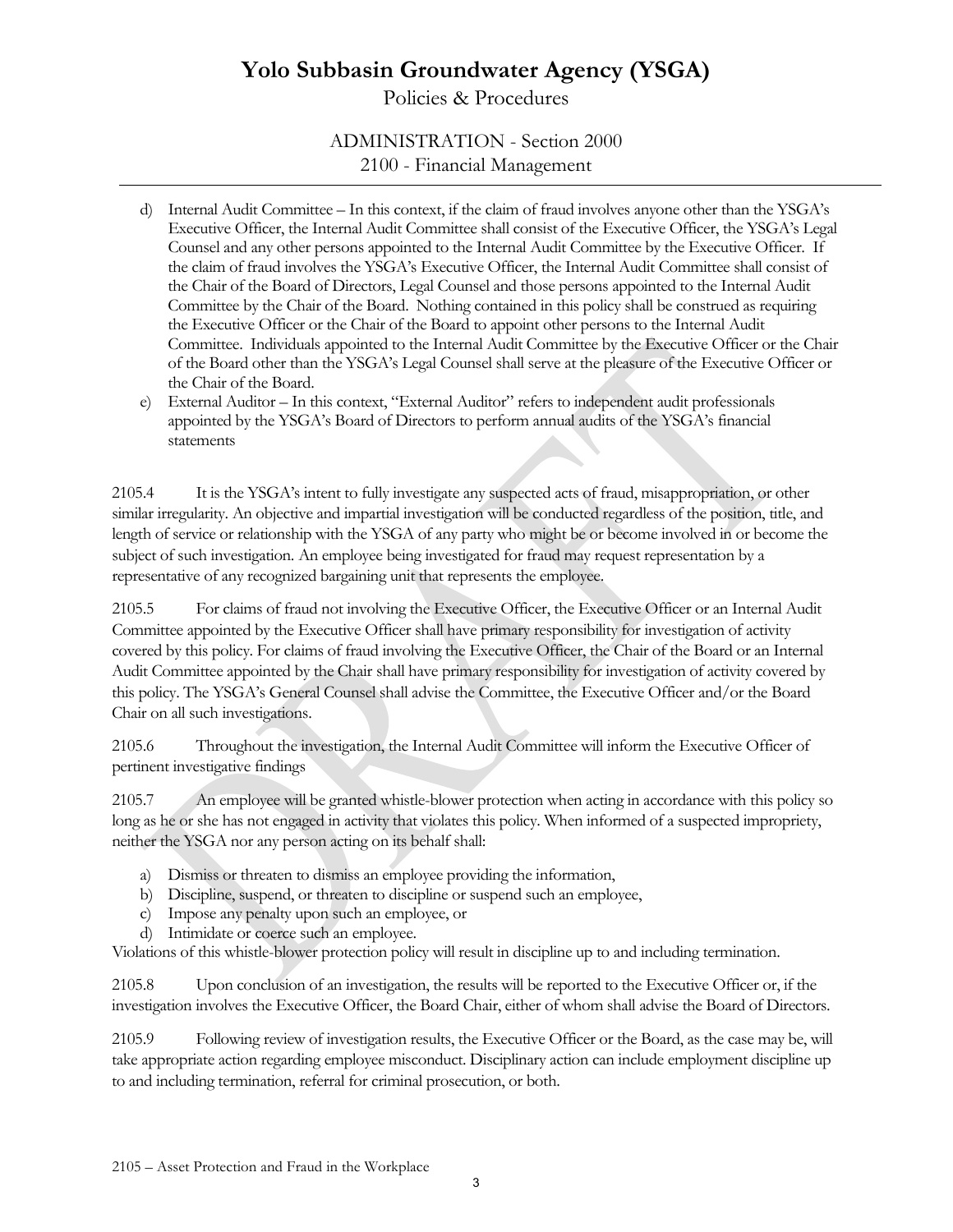Policies & Procedures

# ADMINISTRATION - Section 2000 2100 - Financial Management

2105.10 The Executive Officer or the General Counsel will pursue every reasonable effort, including courtordered restitution, to obtain recovery of YSGA losses from the offender, other responsible parties, insurers, or other appropriate sources unless the Board should otherwise direct in consultation with General Counsel.

#### 2105.11 Procedures:

#### 2105.12.1 Board of Directors Responsibilities

- a) If a Board Member has reason to suspect a fraud has occurred, he or she shall immediately contact the Executive Officer or the Board Chair, if the activity involves the Executive Officer, and the YSGA's Legal Counsel.
- b) The Board Member shall not attempt to investigate the suspected fraud or discuss the matter with anyone other than the Executive Officer or Board Chair, as the case may be, and the YSGA's Legal Counsel.
- c) The alleged fraud or audit investigation shall not be discussed with the media by any person other than the Executive Officer or the Board Chair after consultation with the YSGA's Legal Counsel and any Internal Audit Committee appointed as to the matter.

#### 2105.12.2 Management Responsibilities

- a) Management staff is responsible for being alert to, and reporting fraudulent or related dishonest activities in their areas of responsibility.
- b) Each manager should be familiar with the types of improprieties that might occur in his or her area of responsibility and be alert for any indication that improper activity, misappropriation, or dishonest activity did occur or is occurring.
- c) When an improper activity is detected or suspected, management should determine whether an error or mistake has occurred or if there may be dishonest or fraudulent activity.
- d) If a manager determines a suspected activity may involve fraud or related dishonest activity, he or she should contact his or her immediate supervisor or the YSGA's Executive Officer. If the activity involves
- e) Managers should not attempt to conduct individual investigations, interviews, or interrogations other than as directed by the Executive Officer or General Counsel. However, management staff are responsible for taking appropriate corrective actions to implement adequate controls to prevent recurrence of improper actions.
- f) Management staff should support the YSGA's responsibilities and cooperate fully with the Internal Audit Committee, other involved departments, and law enforcement agencies in the detection, reporting, and investigation of criminal acts, including the prosecution of offenders.
- g) Management staff must give full and unrestricted access to all necessary records and Personnel to those responsible for identifying, investigating and remedying fraud and related dishonest acts. All YSGA assets, including furniture, desks, and computers, are open to inspection at any time. No YSGA officer, agent or employee has a reasonable expectation of privacy in YSGA property and other resources to preclude such inspection.
- h) In dealing with suspected dishonest or fraudulent activities, great care must be taken. Therefore, management staff should avoid the following: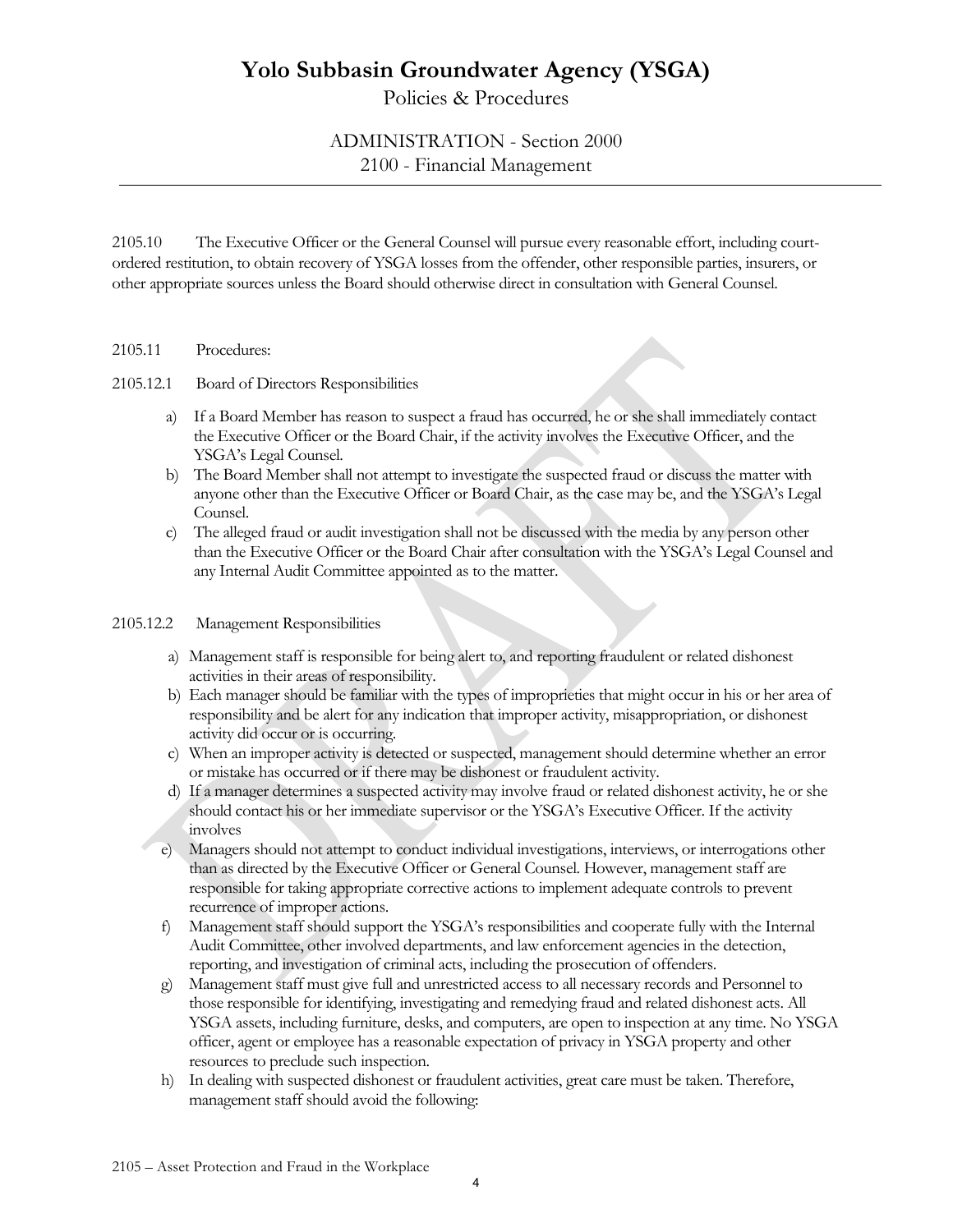# Policies & Procedures

### ADMINISTRATION - Section 2000

### 2100 - Financial Management

- 
- 1) Incorrect accusations;<br>2) Alerting suspected ind Alerting suspected individuals that an investigation is underway;
- 3) Treating employees unfairly; and<br>4) Making statements that could lea
- Making statements that could lead to claims of false accusations or other offenses.
- i) In handling dishonest or fraudulent activities, managers have the responsibility to:
	- 1) Make no contact (unless requested) with the suspected individual to determine facts or demand restitution. Under no circumstances should there be any reference to "what you did", "the crime", "the fraud", "the misappropriation", etc;
	- 2) Avoid discussing the case, facts, suspicions, or allegations with anyone outside the YSGA, unless specifically directed to do so by the Executive Officer or the Board Chair; and
	- 3) Avoid discussing the case with anyone inside the YSGA other than employees who have a need to know such as the Executive Officer, Internal Audit Committee, or the YSGA's Legal Counsel.
	- 4) Direct all inquiries from the suspected individual, or his or her representative, to the Executive Officer, the Board Chair, or the YSGA's Legal Counsel. All inquiries by an attorney representing a suspected individual should be directed to the Executive Officer or the YSGA's Legal Counsel. All inquiries from the media should be directed to the Executive Officer or the Board Chair, if the activity involves the Executive Officer.
	- 5) Take appropriate corrective and disciplinary action, up to and including dismissal, after consulting with the [position or department] and Legal Counsel, in conformance with YSGA policy and applicable law.

#### 2105.12.3 Employee Responsibilities

- a) A suspected fraudulent incident or practice observed by, or made known to, an employee must be reported to the employee's supervisor for reporting to the proper management official.
- b) When an employee believes his or her supervisor may be involved in inappropriate activity, the employee shall make the report to the next higher level of management and/or the Executive Officer. If the activity involves the Executive Officer, it shall be reported to the Board Chair or the YSGA's Legal Counsel.
- c) A reporting employee shall refrain from further investigation of the incident, confrontation with the alleged violator, or further discussion of the incident with anyone, unless requested by the Executive Officer, Internal Audit Committee, the YSGA's Legal Counsel, or law enforcement personnel.

#### 2105.12.4 Internal Audit Committee Responsibilities

- a) Upon assignment by the Executive Officer or the Board Chair, an Internal Audit Committee will promptly investigate the allegations.
- b) In all circumstances where there reason to suspect a criminal fraud has occurred, the Internal Audit Committee, in consultation with the YSGA Executive Officer or the Board Chair and Legal Counsel, if the Executive Officer is suspected of involvement in the fraud, will contact the appropriate law enforcement agency.
- c) The Internal Audit Committee shall be available and receptive to relevant, confidential information to the extent allowed by law after consultation with the YSGA's Legal Counsel.
- d) If evidence is uncovered showing possible dishonest or fraudulent activities, the Internal Audit Committee will: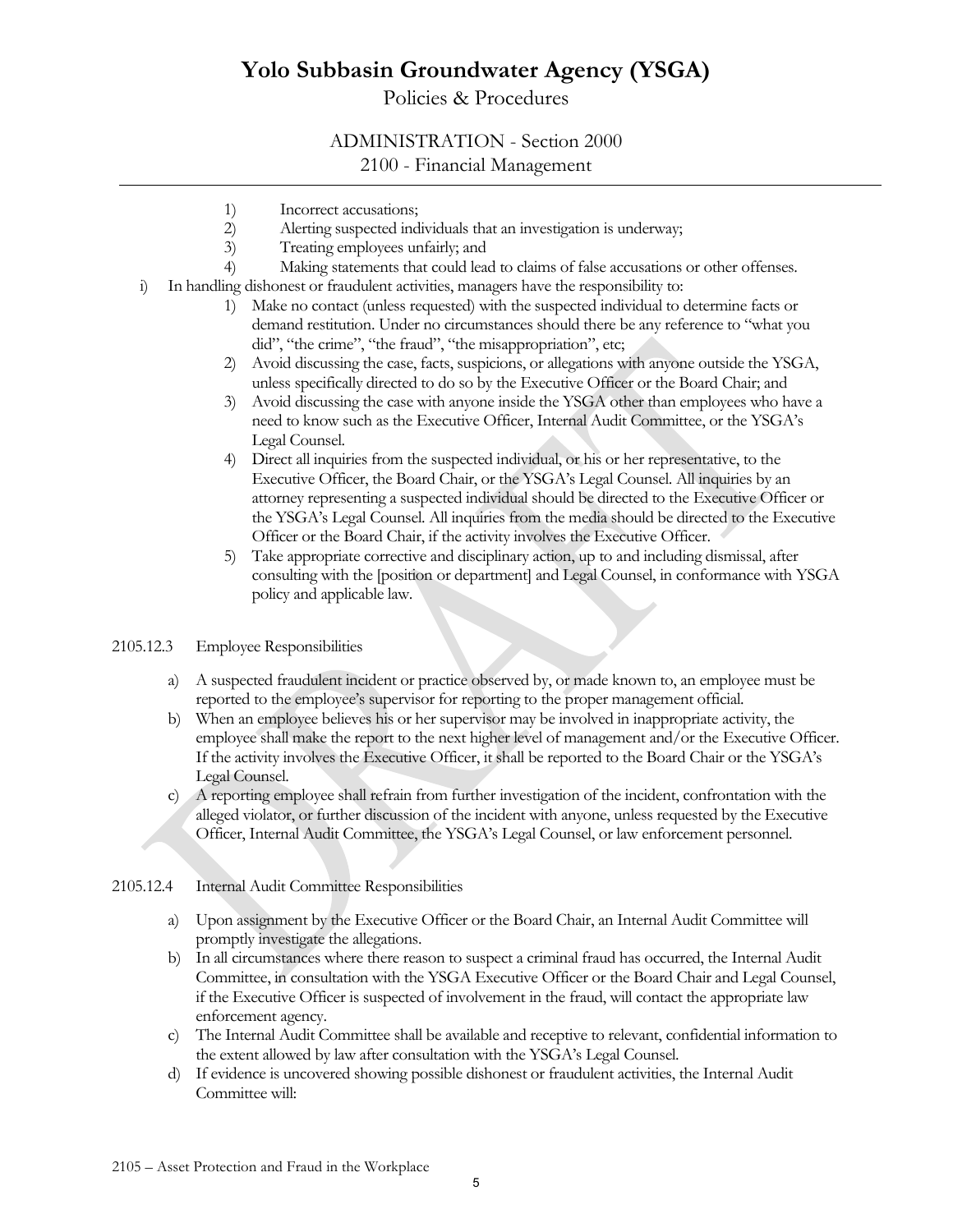Policies & Procedures

# ADMINISTRATION - Section 2000

2100 - Financial Management

- 1) Discuss the findings with management and the Executive Officer;
- 2) Advise management, if the case involves YSGA staff members, to meet with the [position title] (or his/her designated representative) to determine if disciplinary action should be taken;
- 3) Report to the External Auditor such activities to assess the effect of the illegal activity on the YSGA's financial statements;
- 4) Coordinate with the YSGA's risk manager regarding notification to insurers and filing of insurance claims;

5) Take immediate action, after consultation with the Legal Counsel, to prevent the theft, alteration, or destruction of evidence. Such action shall include, but is not limited to:

- a) Removing relevant records and placing them in a secure location, or limiting access to those records
- b) Preventing the individual suspected of committing the fraud from having access to the records.
- 6) In consultation with the YSGA Legal Counsel and the local law enforcement agency, the Internal Audit Committee may disclose particulars of the investigation to potential witnesses if such disclosure would further the investigation.
- 7) If the Internal Audit Committee is contacted by the media regarding an alleged fraud or audit investigation, the Internal Audit Committee will refer the media to the Executive Officer or Board Chair, if the activity involves the Executive Officer.
- 8) At the conclusion of the investigation, the Internal Audit Committee will document the results in a confidential memorandum report to the Executive Officer or the Board Chair for action. If the report concludes that the allegations are founded and the YSGA's Legal Counsel has determined that a crime has occurred, the report will be forwarded to the appropriate law enforcement agency.
- 9) The Internal Audit Committee shall make recommendations to the appropriate department as to the prevention of future similar occurrences.
- 10) Upon completion of the investigation, including all legal and personnel actions; all records, documents, and other evidentiary material, obtained from the department under investigation will be returned by the Internal Audit Committee to that department.

### 2105.13 Exceptions

There will be no exceptions to this policy unless provided and approved in writing by the Executive Officer or the Board Chair and the YSGA Legal Counsel. The Board of Directors reserves the right to amend, delete, or revise this policy at any time by formal action of the Board of Directors.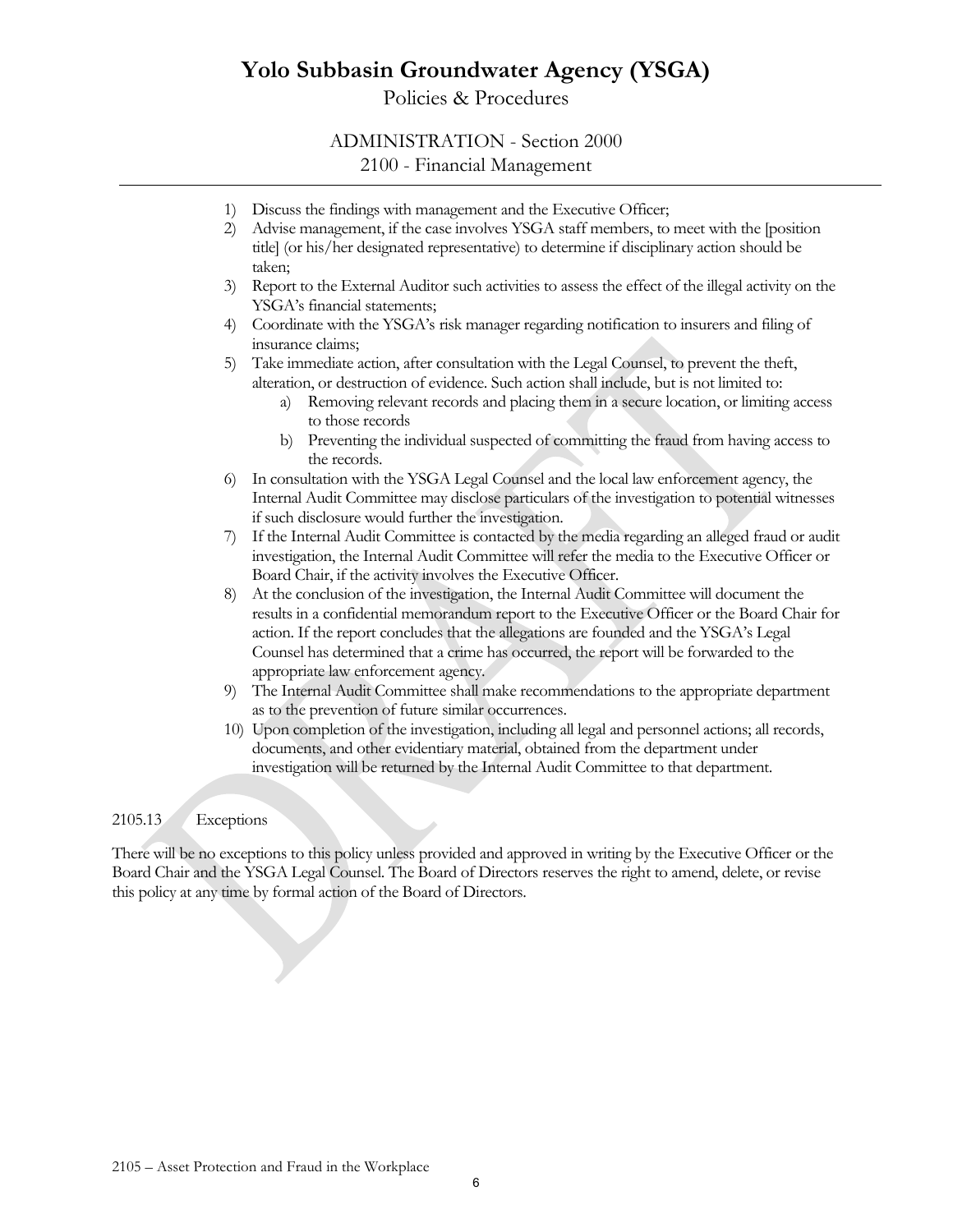Policies & Procedures

ADMINISTRATION – Section 2000 2100 – Financial Management

### **POLICY TITLE: Capital Assets Policy**

### **POLICY NUMBER: 2115**

 $(Adopted \_\_)$ 

2115.1 Capital assets

### Auditor - Brian Nash's comments:

Capital asset policy should define the minimum amount and life of assets that should be capitalized (assets with a cost of over \$1,000 and a useful life over 1 or 2 years), the depreciable life of each kind of asset, define what is a repair versus a betterment that should be capitalized (a repair makes an asset reach its original useful life while a betterment extends the useful life, productivity or capacity), say how often an inventory of assets should be taken and that board should approve disposal of assets. If you are using sample policies they probably have those elements.

## Note on WRA's Capital Assets Policy from last FY audit:

WRA's capital asset policy requires the capitalization of all assets with a cost in excess of \$1,500. WRA's capital assets are fully depreciated. No assets requiring capitalization were acquired during the fiscal years ended June 30, 2019 and 2018. Depreciatoin is calculated using the straight-line method over the estimated useful lived of the respective assets as follows:

| Depreciation:                 | Equipment    |
|-------------------------------|--------------|
| <b>Estimated Useful Life:</b> | 5 to 7 years |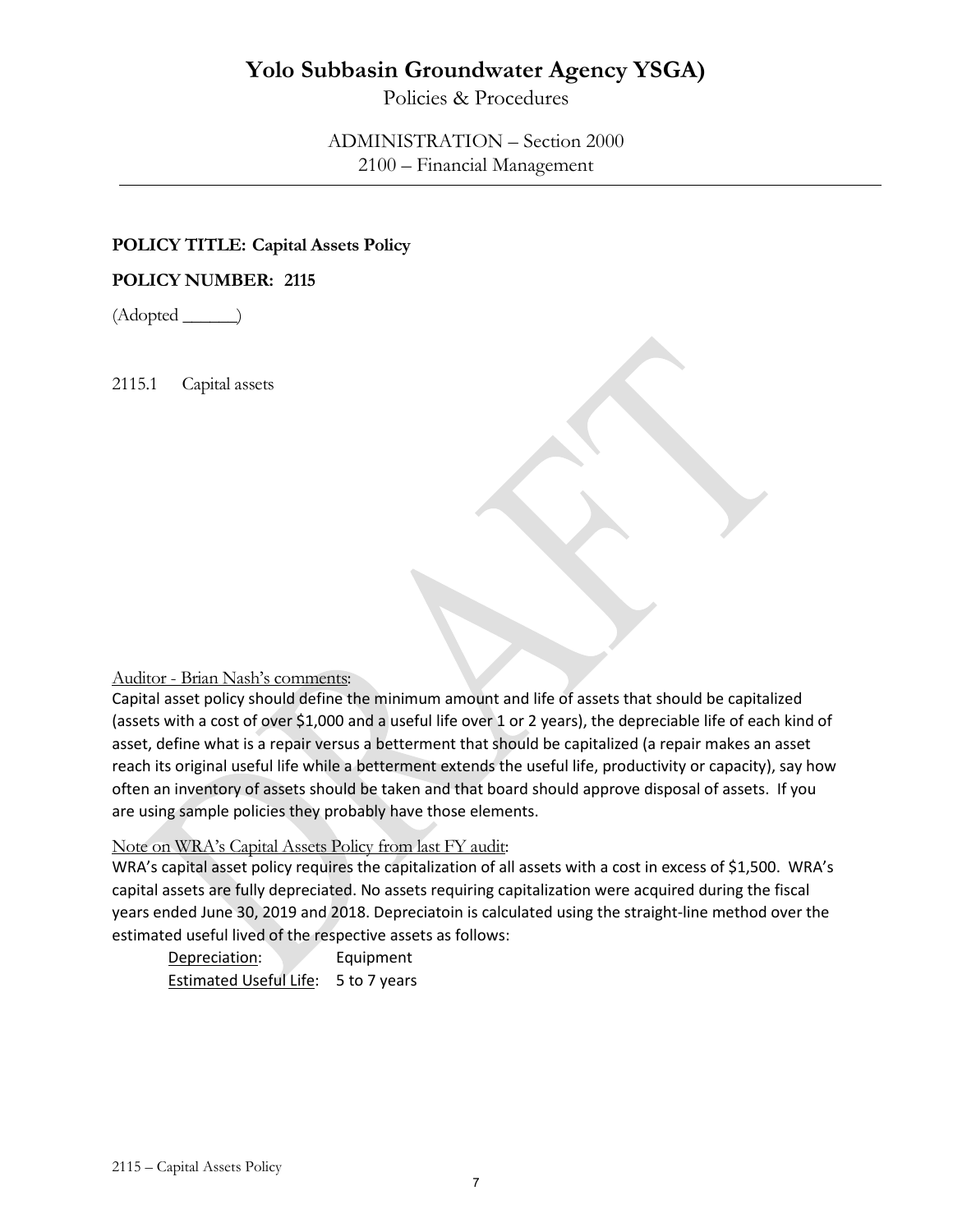Policies & Procedures

ADMINISTRATION – Section 2000 2100 - Financial Management

## **POLICY TITLE: Expense Authorization and Reimbursement Guidelines**

# **POLICY NUMBER: 2125**

 $(Adopted \_)$ 

2125.1 All purchases made for the Yolo Subbasin Groundwater Agency (YSGA) by staff [greater than \$\_\_\_\_] shall be authorized by the Executive Officer or Chair of the Board of Directors or other responsible managing employee or committee and shall be in conformance with the approved YSGA budget.

2125.2 Any commitment of YSGA funds for a purchase or expense greater than \$20,000.00 [or other appropriate amount] shall first be submitted to the [Executive Committee] or the Board of Directors [if greater than \$\_\_\_\_] for approval, or shall be in conformance with prior Board action and/or authorizations.

2125.3 Whenever employees or Directors of the YSGA incur "out-of-pocket" expenses for item(s) or service(s) appropriately relating to YSGA business as verified by valid receipts, said expended cash shall be reimbursed upon request from the YSGA's cash fund by check request, if needed. The YSGA does not currently maintain a petty cash fund in the office. In those instances when a receipt is not obtainable, the requested reimbursement shall be approved by the Executive Officer or Chair of the Board of Directors before remuneration. The YSGA may establish a reimbursement request form and, if it does, no reimbursement will be made without submission of a request on that form.

2125.4 Requests for reimbursement to the YSGA must have a good faith basis. Submission of a request for a reimbursement without such a basis shall subject the requestor to appropriate sanctions, up to and including termination of employment and referral to an appropriate law enforcement agency for prosecution.

2125.5 The YSGA management encourages its staff to make purchases through vendors that the YSGA has an established account to avoid out of pocket expenses. Employees who need to make purchases on a regular basis may be issued a credit card to facilitate YSGA business. The YSGA will fully compensate staff for all reasonable and prudent expenses incurred in the course of business as described in this policy. Credit cards should only be used for legitimate YSGA business.

2125.6 The employee will submit credit card receipts for purchases made to the Executive Officer or other responsible managing employee each month. No personal items may be charged on the business credit card.

2125.7 The YSGA may establish a mileage reimbursement form when personal vehicles are used to conduct YSGA business. Employees will be reimbursed as determined by the IRS mileage reimbursement rate in effect at the time the expense was incurred.

2125.8 The YSGA has not established guidelines for reimbursement for travel expenses, meals, lodging, air travel and car rentals. Currently there are not provisions in the budget for travel related expenses, which can be established upon request by the Board of Directors under the management of the Executive Officer.